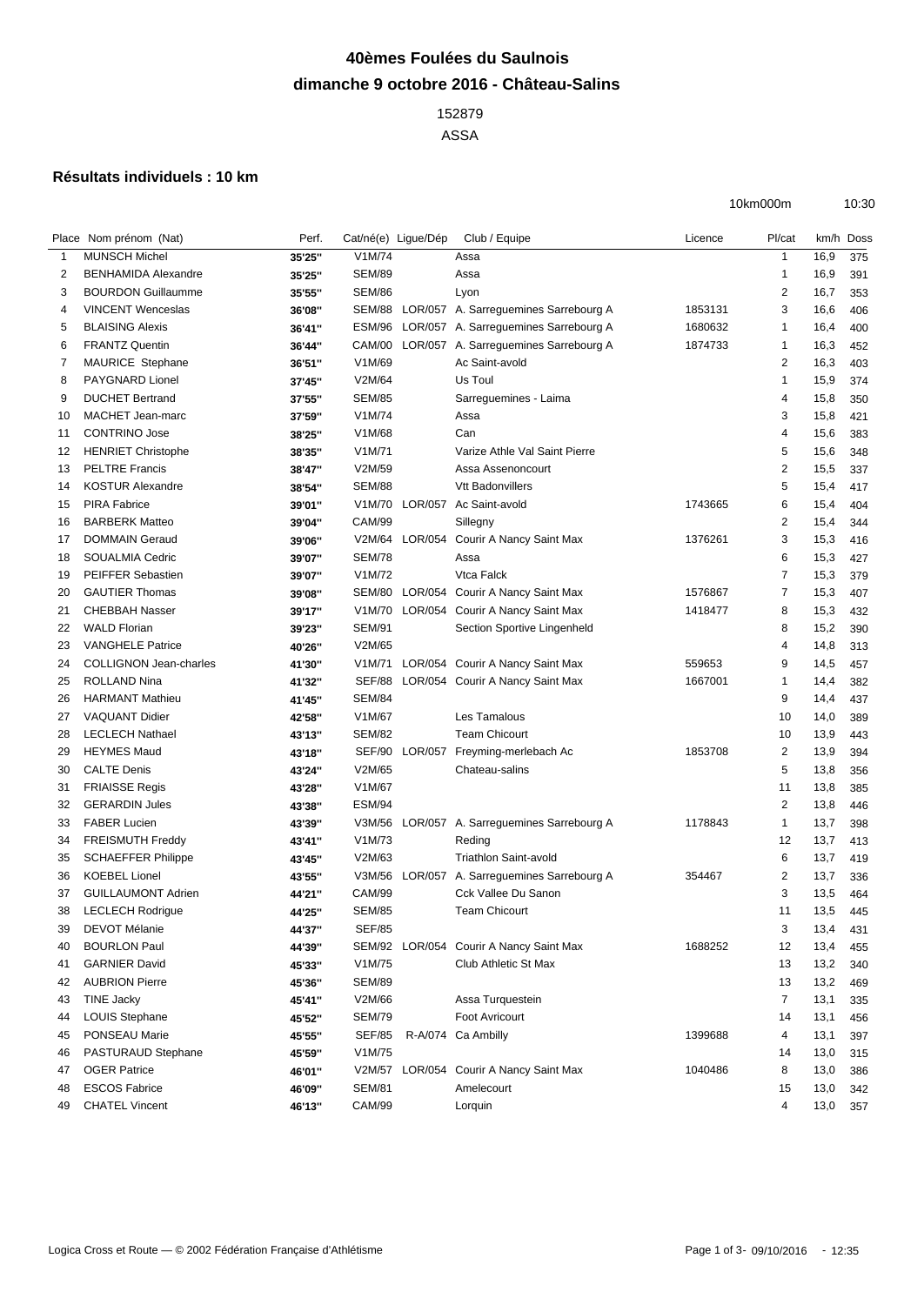| 50  | <b>FOURMANN Patrick</b>         | 46'53" | V2M/66        | Assa                                    |         | 9              | 12,8 | 399 |
|-----|---------------------------------|--------|---------------|-----------------------------------------|---------|----------------|------|-----|
| 51  | <b>BLOSSE Simon</b>             | 47'35" | <b>CAM/99</b> | Dojo Du Saulnois                        |         | 5              | 12,6 | 369 |
| 52  | <b>DAVE Mathieu</b>             | 47'37" | <b>SEM/85</b> |                                         |         | 16             | 12,6 | 463 |
| 53  | <b>THIERY Bruno</b>             | 47'45" | V2M/59        | Assa                                    |         | 10             | 12,6 | 424 |
| 54  | KACZMARCHCZYK Sophie            | 47'57" | V1F/76        | Assa Sarreguemines                      |         | $\mathbf{1}$   | 12,5 | 334 |
| 55  | HERTZOG Jean-michel             | 47'59" | V1M/69        |                                         |         | 15             | 12,5 | 380 |
| 56  | <b>OUGNOUN Yassine</b>          | 48'30" | CAM/99        | Assa                                    |         | 6              | 12,4 | 436 |
| 57  | <b>HEYMES</b> Jean-martin       | 48'32" | V2M/65        |                                         |         | 11             | 12,4 | 392 |
| 58  | <b>ROBINET Lucas</b>            | 48'38" | <b>CAM/99</b> |                                         |         | 7              | 12,3 | 458 |
| 59  | <b>MANNIS Rosette</b>           | 48'42" | V1F/72        | <b>Triathlon Sillegny 57</b>            |         | $\overline{c}$ | 12,3 | 343 |
| 60  | <b>HOOGSTOEL Gregory</b>        | 48'44" | <b>SEM/79</b> |                                         |         | 17             | 12,3 | 408 |
| 61  | <b>NOEL Christophe</b>          | 48'51" | <b>SEM/77</b> |                                         |         | 18             | 12,3 | 426 |
| 62  | <b>WAWRZYNIAK Pierre</b>        | 49'31" | <b>SEM/82</b> | Assa Saint Quirin Lorquin               |         | 19             | 12,1 | 332 |
| 63  | <b>LECLECH Jeremie</b>          |        | <b>SEM/79</b> | <b>Team Chicourt</b>                    |         | 20             | 12,1 | 444 |
|     | <b>TORREGGIANI Pascale</b>      | 49'33" | V3F/55        |                                         |         | $\mathbf{1}$   |      |     |
| 64  |                                 | 49'37" |               | Courir A Nancy - Essey                  |         |                | 12,1 | 351 |
| 65  | RANGEARD Julien                 | 49'47" | <b>SEM/80</b> | Nancy                                   |         | 21             | 12,1 | 361 |
| 66  | <b>KERN Vincent</b>             | 49'50" | V1M/76        | Tennis Club Rening                      |         | 16             | 12,0 | 409 |
| 67  | <b>BRIGUE Veronique</b>         | 49'53" | V1F/68        | Courir A Nancy - Laxou                  |         | 3              | 12,0 | 360 |
| 68  | <b>DUCHANOIS Laurent</b>        | 49'58" | V1M/69        | Dojo Du Saulnois                        |         | 17             | 12,0 | 366 |
| 69  | <b>SCHNEIDER Philippe</b>       | 50'05" | V2M/58        | Courir A Nancy - Malzeville             |         | 12             | 12,0 | 352 |
| 70  | STOUVENIN Michael               | 50'12" | <b>SEM/80</b> |                                         |         | 22             | 12,0 | 320 |
| 71  | VILLA Johann                    | 50'14" | <b>SEM/79</b> |                                         |         | 23             | 11,9 | 319 |
| 72  | <b>CREUSOT Hubert</b>           | 50'32" | V2M/58        |                                         |         | 13             | 11,9 | 405 |
| 73  | <b>KERN Johann</b>              | 51'06" | <b>SEM/84</b> | Dojo Du Saulnois                        |         | 24             | 11,7 | 372 |
| 74  | <b>CHAIZE Franck</b>            | 51'09" | V1M/72        | Dojo Du Saulnois                        |         | 18             | 11,7 | 371 |
| 75  | KACZMARCHCZYK Nicolas           | 51'11" | <b>SEM/78</b> | Assa Sarreguemines                      |         | 25             | 11,7 | 333 |
| 76  | <b>RIBLET Denis</b>             | 51'18" | V2M/65        |                                         |         | 14             | 11,7 | 465 |
| 77  | <b>LAMA Chafik</b>              | 51'34" | V2M/66        |                                         |         | 15             | 11,6 | 454 |
| 78  | <b>RIVIERE Mackael</b>          | 51'47" | <b>SEM/80</b> | Dojo Du Saulnois                        |         | 26             | 11,6 | 370 |
| 79  | NEDJAR Nadia                    | 51'59" | V1F/68        |                                         |         | 4              | 11,5 | 314 |
| 80  | <b>RUGGERI Stephane</b>         | 52'19" | V1M/73        |                                         |         | 19             | 11,5 | 453 |
| 81  | <b>ALCARAZ Michel</b>           | 52'58" | V4M/46        | Steinbourg                              |         | $\mathbf{1}$   | 11,3 | 349 |
| 82  | <b>KIRVELL Sandrine</b>         | 53'00" | V1F/69        | Pagny Footing - Carling                 |         | 5              | 11,3 | 329 |
| 83  | <b>KIRVELL Charly</b>           | 53'04" | V2M/58        | Pagny Footing - Carling                 |         | 16             | 11,3 | 328 |
| 84  | <b>BOMM Pierre</b>              | 53'04" | <b>CAM/99</b> | Dojo Du Saulnois                        |         | 8              | 11,3 | 373 |
| 85  | <b>HERBERT Kevin</b>            | 53'17" | <b>SEM/87</b> | Pompiers Chateau-salins                 |         | 27             | 11,3 | 306 |
| 86  | <b>STOCK Arthur</b>             | 53'24" | CAM/99        |                                         |         | 9              | 11,2 | 460 |
| 87  | <b>BOLLE Anthony</b>            |        | <b>SEM/82</b> |                                         |         | 28             | 11,2 | 429 |
| 88  | <b>HASSE</b> Etienne            | 53'43" | <b>SEM/79</b> |                                         |         | 29             | 11,0 |     |
|     | ROSSIGNOL Isabelle              | 54'30" |               |                                         |         |                |      | 321 |
| 89  |                                 | 54'44" |               | V1F/73 LOR/054 Courir A Nancy Saint Max | 1728133 | 6              | 11,0 | 420 |
| 90  | NGO Johnny                      | 54'46" | <b>SEM/80</b> |                                         |         | 30             | 11,0 | 430 |
| 91  | <b>RANGEARD Nicolas</b>         | 54'52" | <b>SEM/78</b> | Laquenexy                               |         | 31             | 10,9 | 362 |
| 92  | <b>HEYMES</b> Sabine            | 54'56" | V1F/67        |                                         |         | 7              | 10,9 | 393 |
| 93  | <b>MATTHIAS Catherine</b>       | 55'11" | V2F/58        | <b>Trailer Saulnois Dieuze</b>          |         | 1              | 10,9 | 415 |
| 94  | <b>FRACHE Georges</b>           | 55'13" | V3M/54        | Dieuze                                  |         | 3              | 10,9 | 384 |
| 95  | <b>MATTHIAS Richard</b>         | 55'14" | V3M/53        | <b>Trailer Saulnois Dieuze</b>          |         | 4              | 10,9 | 414 |
| 96  | SAFFROY Jean-yves               | 55'36" | V2M/66        |                                         |         | 17             | 10,8 | 435 |
| 97  | <b>PERIN Caroline</b>           | 55'48" | V1F/69        |                                         |         | 8              | 10,8 | 381 |
| 98  | ANDRE Jean                      | 55'52" | V3M/53        | <b>Trailer Saulnois Dieuze</b>          |         | 5              | 10,7 | 410 |
| 99  | <b>BERNARDIN Marie-laurence</b> | 56'00" | <b>SEF/89</b> | Dieuze                                  |         | 5              | 10,7 | 359 |
|     | 100 TONNON Patrice              | 56'15" | V2M/62        |                                         |         | 18             | 10,7 | 470 |
| 101 | <b>STEVENOT Pierre</b>          | 56'32" | V4M/46        | Rohrbach Les Dieuze                     |         | 2              | 10,6 | 341 |
|     | 102 BRACK Jean-claude           | 56'46" | V3M/54        | Vtca Falck                              |         | 6              | 10,6 | 378 |
|     | 103 CHESNEAU Jean-christophe    | 56'49" | V2M/62        | Feves                                   |         | 19             | 10,6 | 358 |
|     | 104 BELLER Gaelle               | 56'55" | <b>SEF/86</b> | <b>Bioncourt</b>                        |         | 6              | 10,5 | 331 |
|     | 105 NONDIER Jonathan            | 56'58" | <b>SEM/89</b> |                                         |         | 32             | 10,5 | 439 |
|     | 106 STRELOW Thierry             | 57'02" | <b>SEM/89</b> | Dojo Du Saulnois                        |         | 33             | 10,5 | 363 |
|     | 107 BADOC Sarah                 | 57'04" | <b>SEF/91</b> | Dojo Du Saulnois                        |         | 7              | 10,5 | 364 |
|     | 108 FELIX Frederic              | 57'06" | V1M/75        | Dojo Du Saulnois                        |         | 20             | 10,5 | 365 |
|     | 109 BARBIER Anne                | 57'18" | <b>SEF/91</b> |                                         |         | 8              | 10,5 | 434 |
|     | 110 NOIREZ Jessica              | 58'18" | <b>SEF/80</b> |                                         |         | 9              | 10,3 | 462 |
|     |                                 |        |               |                                         |         |                |      |     |